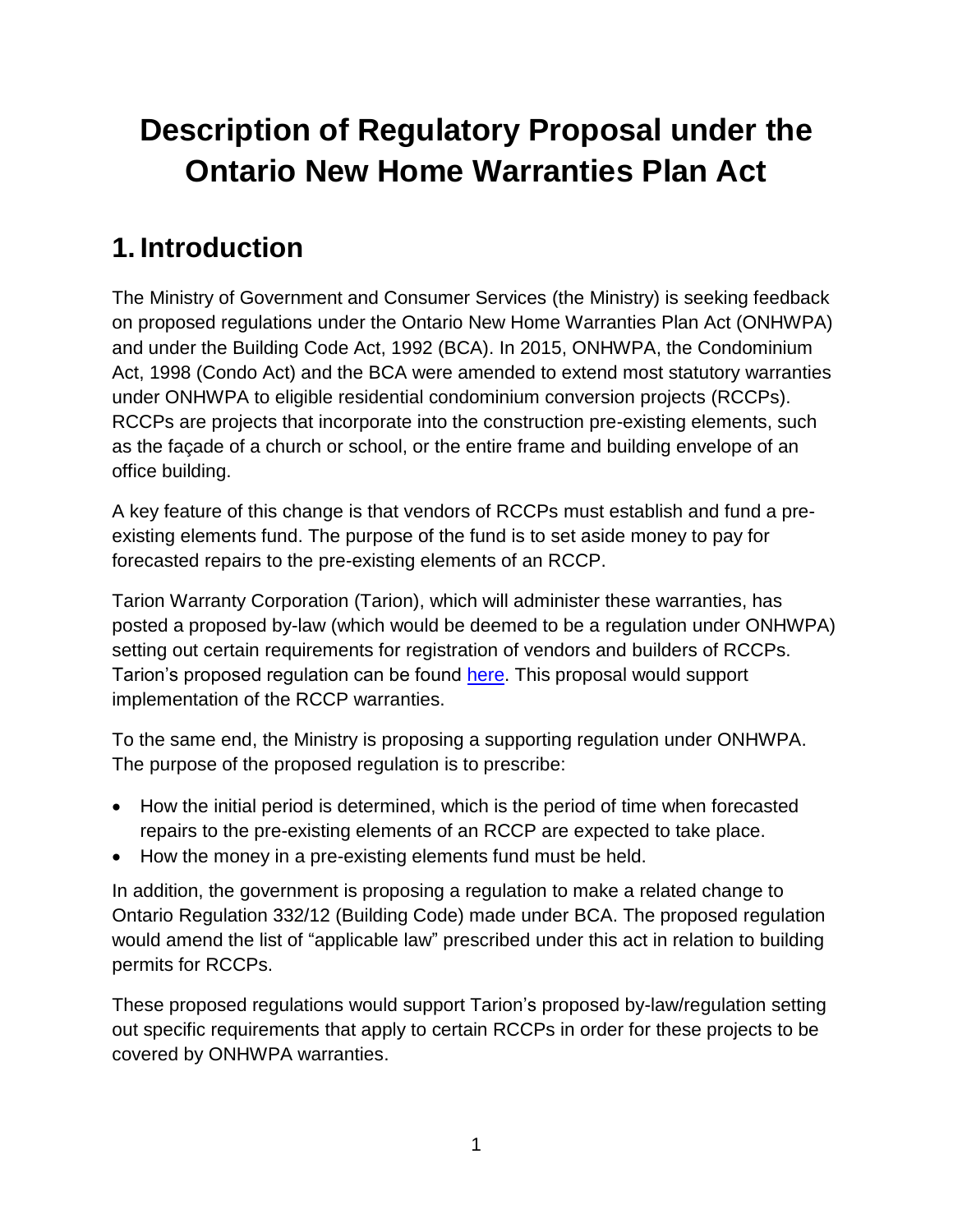It is anticipated that all of the regulations and related amendments would come into force in January 2018.

## **2. How the initial period is determined**

Under ONHWPA, the initial period for an RCCP is the time period that begins on the date determined in the manner prescribed and ends on the prescribed anniversary date, or on the third anniversary of the start date if no anniversary is prescribed.

#### Start date for the initial period

The start date is proposed to be the date that a condominium corporation is registered or, in the case of a phased condominium, the date(s) that amendments to the condo declaration to create phases are registered, if the phases include pre-existing elements.

#### When the initial period ends

The anniversary date is proposed to be seven years from the date of the registration of the condominium corporation or, for a phased condominium corporation, seven years from the date of each phase's registration.

### **3. How pre-existing elements funds must be held**

The pre-existing elements funds are proposed to be held in a trust account from the date the fund is established to the date that the condominium corporation is registered or, in the case of a phased condominium corporation, the date of the registration of the amendments to the declaration to create each phase.

Following registration of the condominium corporation, any remaining funds (including accrued interest) intended for repairs to the common elements would be disbursed to the condominium corporation, which would be required to hold the funds in a segregated account. Any remaining funds that were assigned to a unit's or proposed unit's pre-existing elements for intended repairs would be disbursed in the following manner:

 For funds assigned to a unit or proposed unit in the amount of \$10,000 or more at the time of registration, those funds would continue to be held in a trust account for a period of seven years following registration. Following that time period, any remaining funds would be disbursed to the owner of the unit to which the funds apply.